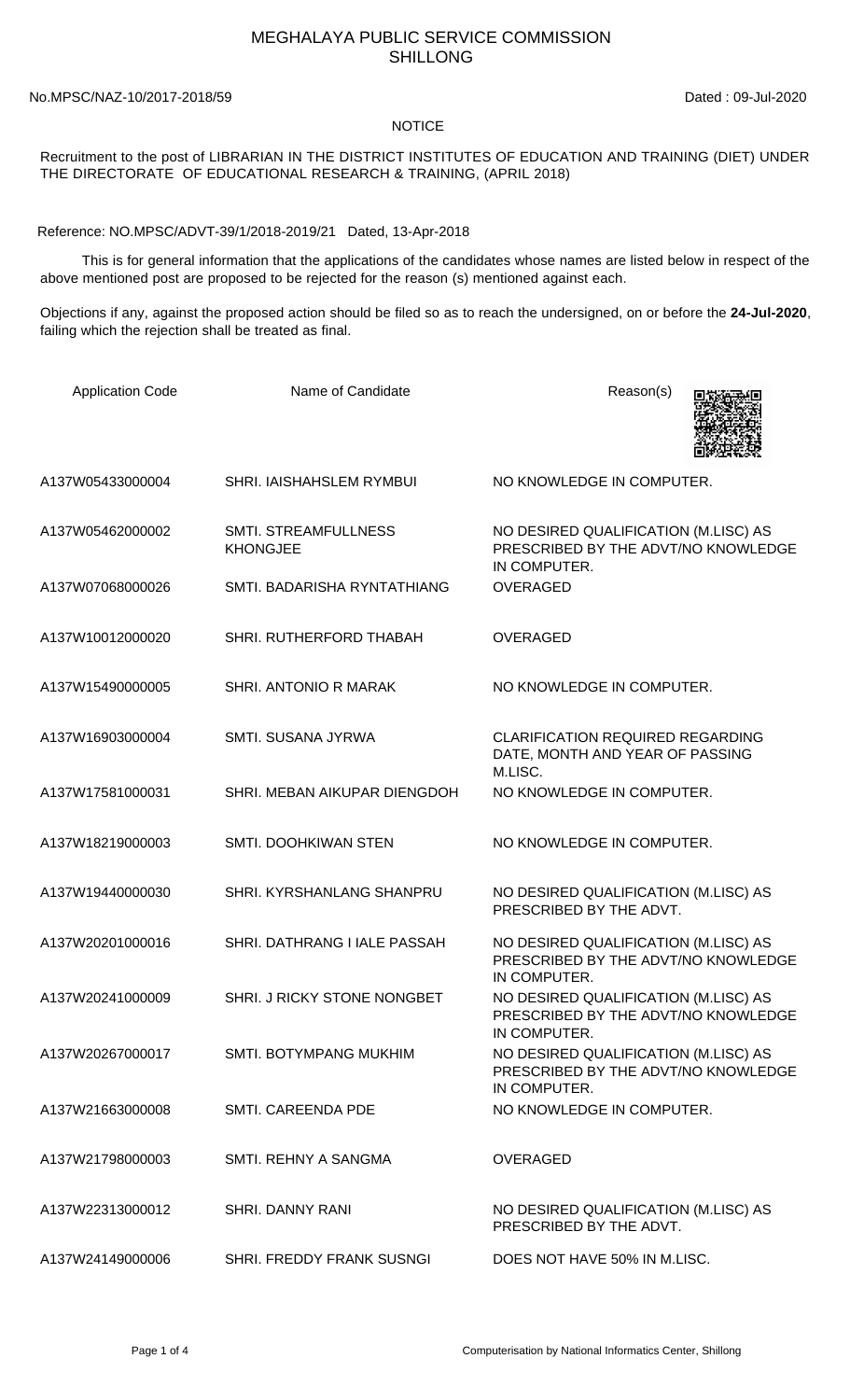| <b>Application Code</b> | Name of Candidate                                 | Reason(s)                                                                                   |
|-------------------------|---------------------------------------------------|---------------------------------------------------------------------------------------------|
| A137W26360000019        | SMTI. FLORENCE MARY SYIEMIONG                     | NO KNOWLEDGE IN COMPUTER.                                                                   |
| A137W27455000015        | SHRI. CLEVERLY REENBORNE                          | <b>CLARIFICATION REQUIRED REGARDING</b><br>DATE, MONTH AND YEAR OF PASSING<br>M.LISC.       |
| A137W29227000006        | SMTI. SAPHIRA KHARKONGOR                          | <b>CLARIFICATION REQUIRED REGARDING</b><br>DATE, MONTH AND YEAR OF PASSING<br>M.LISC.       |
| A137W29796000005        | SMTI. JUBILEE WAHLANG                             | NO DESIRED QUALIFICATION (M.LISC) AS<br>PRESCRIBED BY THE ADVT/NO KNOWLEDGE<br>IN COMPUTER. |
| A137W30326000012        | SHRI. BABIT BORLANG JYRWA                         | NO KNOWLEDGE IN COMPUTER.                                                                   |
| A137W33986000009        | SMTI. BASBUNLANG DOHTDONG                         | NO DESIRED QUALIFICATION (M.LISC) AS<br>PRESCRIBED BY THE ADVT/NO KNOWLEDGE<br>IN COMPUTER. |
| A137W34387000025        | SMTI, NAPHISHA DEEPTHY MARIA<br><b>NONGKYNRIH</b> | NO KNOWLEDGE IN COMPUTER.                                                                   |
| A137W34971000014        | SMTI. BARIDAMESHISHA DOLLOI                       | DOES NOT HAVE 50% IN M.LISC.                                                                |
| A137W36864000018        | SHRI. BANSUKLANG SYIEM                            | NO DESIRED QUALIFICATION (M.LISC) AS<br>PRESCRIBED BY THE ADVT/NO KNOWLEDGE<br>IN COMPUTER. |
| A137W37675000011        | SMTI. EVELEEN GIRLIE NIANGTI                      | NO DESIRED QUALIFICATION (M.LISC) AS<br>PRESCRIBED BY THE ADVT/NO KNOWLEDGE<br>IN COMPUTER. |
| A137W38751000010        | SHRI. BRANDON LYTTAN                              | NO KNOWLEDGE IN COMPUTER.                                                                   |
| A137W41711000007        | SMTI. ELGIVA NADINE SAWIAN                        | NO DESIRED QUALIFICATION (M.LISC) AS<br>PRESCRIBED BY THE ADVT.                             |
| A137W49215000028        | <b>SHRI. FRANCIS KSHIAR</b>                       | NO KNOWLEDGE IN COMPUTER.                                                                   |
| A137W52258000010        | <b>SHRI. TENGSRANG BOLWARI</b><br><b>MARAK</b>    | <b>OVERAGED</b>                                                                             |
| A137W52511000037        | SHRI. DAMANBHA SYNREM                             | NO KNOWLEDGE IN COMPUTER.                                                                   |
| A137W53860000038        | SMTI. BANRISHISHA LYNGDOH                         | NO KNOWLEDGE IN COMPUTER.                                                                   |
| A137W60484000012        | SHRI. SHAIWON MARBANIANG                          | DOES NOT HAVE 50% IN M.LISC.                                                                |
| A137W66046000007        | SMTI. IBAIAIPHIRA LYNGDOH<br><b>MYRDON</b>        | NO DESIRED QUALIFICATION (M.LISC) AS<br>PRESCRIBED BY THE ADVT.                             |
| A137W66746000008        | SMTI. EMIKA LALOO                                 | NO DESIRED QUALIFICATION (M.LISC) AS<br>PRESCRIBED BY THE ADVT.                             |
| A137W67297000006        | SHRI. ABHAY MAURYA                                | <b>OVERAGED</b>                                                                             |
| A137W68384000006        | <b>SHRI. ISMAIL HUSSIAN</b>                       | NO DESIRED QUALIFICATION (M.LISC) AS<br>PRESCRIBED BY THE ADVT/NO KNOWLEDGE<br>IN COMPUTER. |
| A137W68595000002        | SHRI. HNUN SANG T                                 | NO KNOWLEDGE IN COMPUTER.                                                                   |
| A137W68758000001        | <b>SMTI. JOCICA L BUHRIL</b>                      | NO KNOWLEDGE IN COMPUTER.                                                                   |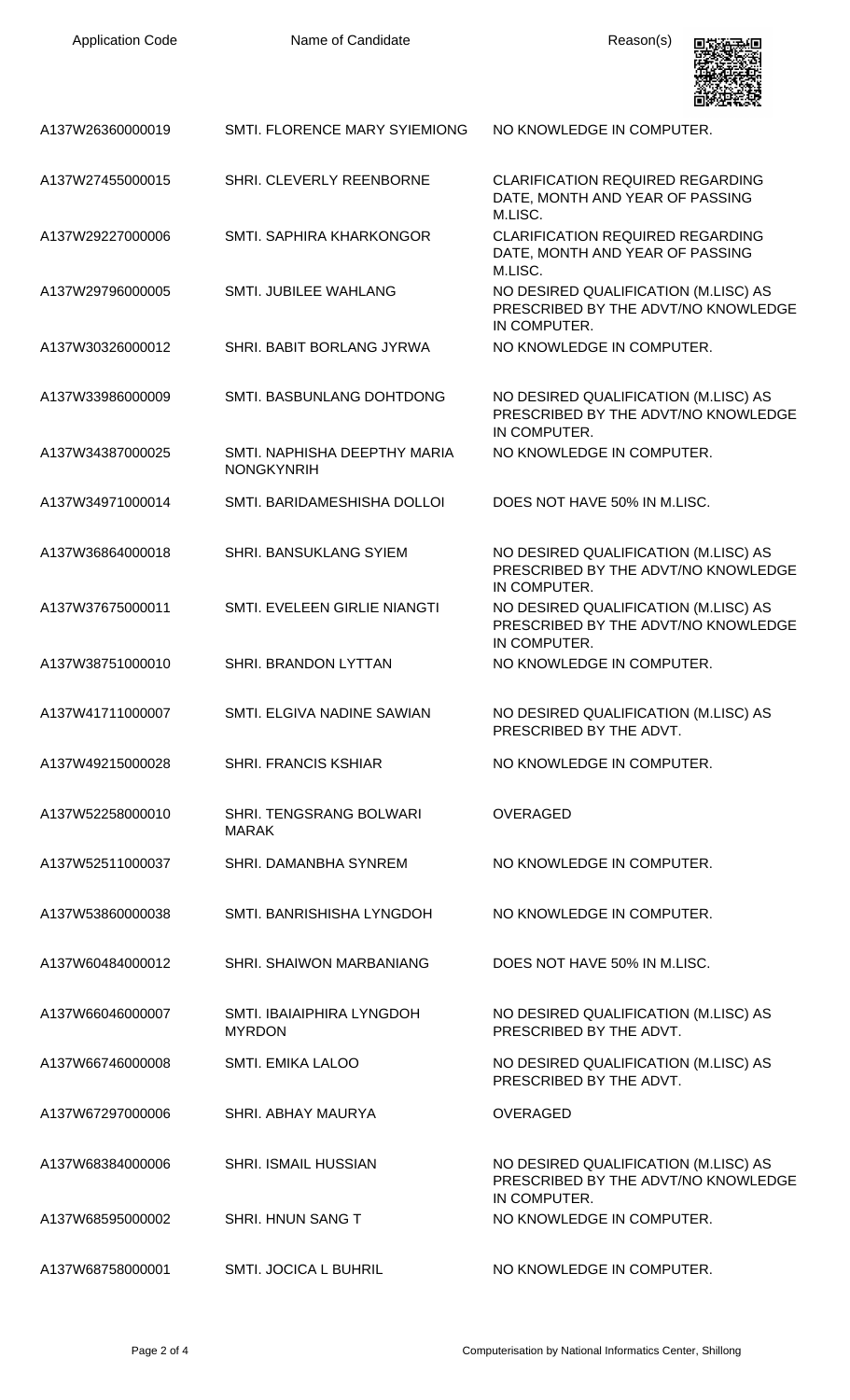| <b>Application Code</b> | Name of Candidate                          | Reason(s)                                                                                                       |
|-------------------------|--------------------------------------------|-----------------------------------------------------------------------------------------------------------------|
| A137W69026000006        | <b>SHRI. RIWONKI SYIEMLIEH</b>             | NO DESIRED QUALIFICATION (M.LISC) AS<br>PRESCRIBED BY THE ADVT/NO KNOWLEDGE<br>IN COMPUTER.                     |
| A137W69689000005        | SMTI. ABIGAIL TEIRI MAWRIE                 | NO DESIRED QUALIFICATION (M.LISC) AS<br>PRESCRIBED BY THE ADVT/NO KNOWLEDGE<br>IN COMPUTER.                     |
| A137W69939000007        | SHRI. RIDAME HADEM                         | NO KNOWLEDGE IN COMPUTER.                                                                                       |
| A137W70455000007        | SMTI. MOLDALYNE JITEM                      | NO DESIRED QUALIFICATION (M.LISC) AS<br>PRESCRIBED BY THE ADVT/NO KNOWLEDGE<br>IN COMPUTER.                     |
| A137W70540000002        | SMTI. AIJINGTIP KHONGWAR                   | NO KNOWLEDGE IN COMPUTER.                                                                                       |
| A137W71378000003        | SMTI. BANRIDOR PYNGROPE                    | <b>CLARIFICATION REQUIRED REGARDING</b><br>DATE, MONTH AND YEAR OF PASSING<br>M.LISC.                           |
| A137W71385000003        | SMTI. SWEETY WARJRI                        | <b>CLARIFICATION REQUIRED REGARDING</b><br>DATE, MONTH AND YEAR OF PASSING<br>M.LISC./NO KNOWLEDGE IN COMPUTER. |
| A137W71490000028        | SMTI. SELLITHA CHERAN MOMIN                | NO KNOWLEDGE IN COMPUTER.                                                                                       |
| A137W72138000005        | <b>SMTI. HINIPAIA SARI</b>                 | NO DESIRED QUALIFICATION (M.LISC) AS<br>PRESCRIBED BY THE ADVT.                                                 |
| A137W72767000002        | SMTI. IBAJANAISHISHA M<br><b>KHARBUDON</b> | NO KNOWLEDGE IN COMPUTER.                                                                                       |
| A137W73072000003        | SMTI. BAIARLY KHARKONGOR                   | NO DESIRED QUALIFICATION (M.LISC) AS<br>PRESCRIBED BY THE ADVT.                                                 |
| A137W73714000003        | <b>SHRI. LAMBHA SUTING</b>                 | NO KNOWLEDGE IN COMPUTER.                                                                                       |
| A137W73857000002        | SMTI. DALAMAYA WAHLANG                     | NO DESIRED QUALIFICATION (M.LISC) AS<br>PRESCRIBED BY THE ADVT.                                                 |
| A137W74562000004        | SMTI. BAIASUKLANG L NONGRANG               | NO DESIRED QUALIFICATION (M.LISC) AS<br>PRESCRIBED BY THE ADVT.                                                 |
| A137W74877000001        | <b>SHRI. RISHI KUMAR SARKI</b>             | NO KNOWLEDGE IN COMPUTER.                                                                                       |
| A137W75013000033        | SHRI. DARWIN KHONGPHAI                     | NO DESIRED QUALIFICATION (M.LISC) AS<br>PRESCRIBED BY THE ADVT/NO KNOWLEDGE<br>IN COMPUTER.                     |
| A137W75186000014        | <b>SMTI. ESTHER LALRUATPUII</b>            | NO KNOWLEDGE IN COMPUTER.                                                                                       |
| A137W78645000005        | SMTI. BASNGEWHUN KHARBITHAI                | NO DESIRED QUALIFICATION (M.LISC) AS<br>PRESCRIBED BY THE ADVT.                                                 |
| A137W79577000002        | SMTI. EVELYNN KHARKONGOR                   | NO KNOWLEDGE IN COMPUTER.                                                                                       |
| A137W79648000010        | SMTI. BADAHUNLANG THANGKHIEW               | NO KNOWLEDGE IN COMPUTER.                                                                                       |
| A137W79815000005        | SMTI. ANNIEVAREEN LYNGKHOI                 | NO DESIRED QUALIFICATION (M.LISC) AS<br>PRESCRIBED BY THE ADVT/NO KNOWLEDGE<br>IN COMPUTER.                     |
| A137W80795000001        | SMTI. FEBY SWEET CHEN                      | NO KNOWLEDGE IN COMPUTER.                                                                                       |
| A137W81327000003        | <b>SMTI. MARY RABHA</b>                    | NO KNOWLEDGE IN COMPUTER.                                                                                       |